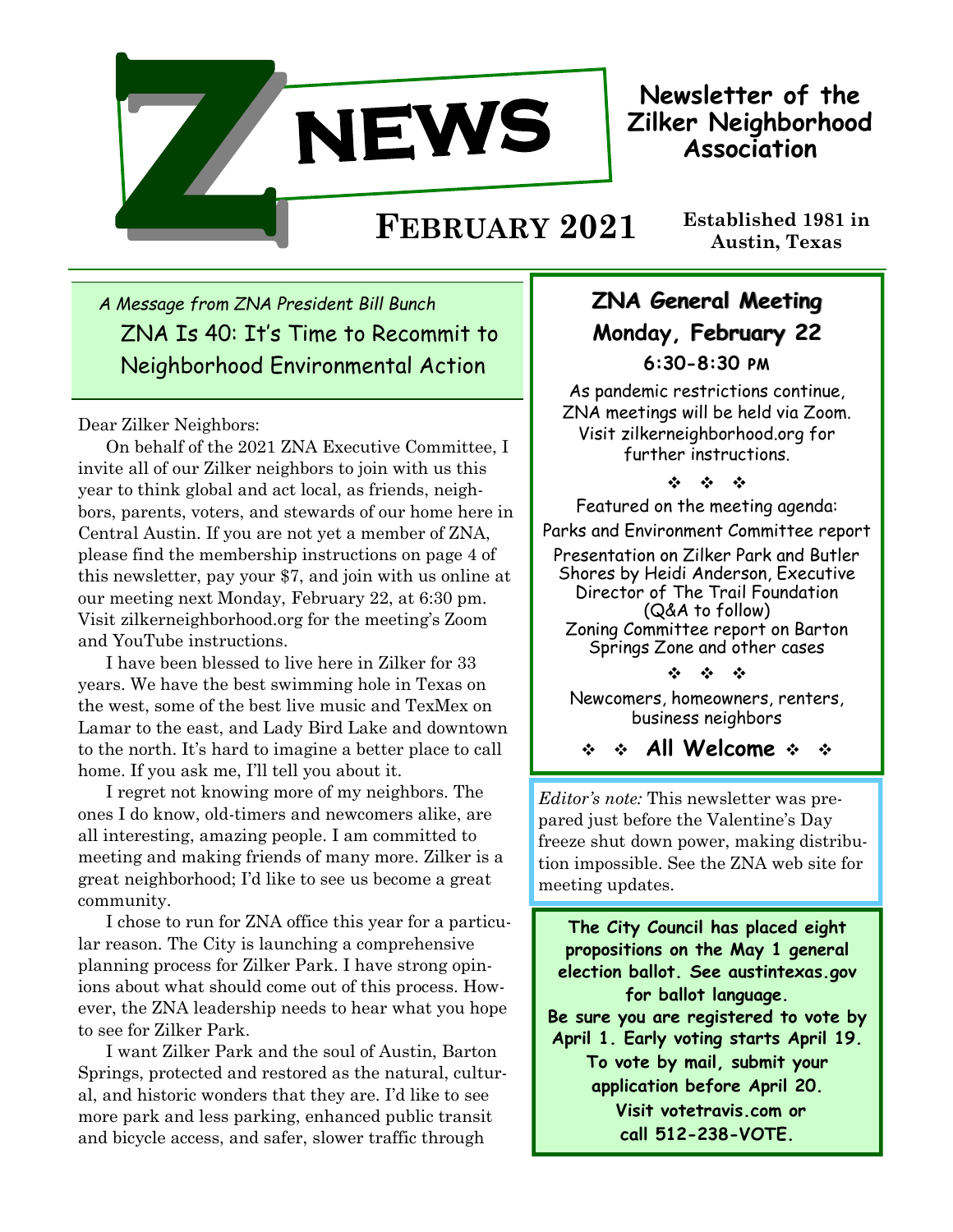and around the park.

I'd like to see commercialization and privatization of Zilker and our other public parks limited, not expanded. We need the City to invest in our other City parks, and not try to cram more cars and attractions into Zilker Park.

There are powerful interests that have other ideas for the future of Zilker Park. If you have not seen Patagonia's documentary *Public Trust,* you can watch it for free at the website https://www.patagonia.com/films/public-trust/. This powerful film shows the relentless pressure to privatize our national public lands; we have the same dynamic with our local parks, right here in River City.

Thankfully, we have a strong ZNA Parks and Environment Committee, led by Robin Rather, to do the hard work of representing ZNA in the process. (See more on this from Robin in this newsletter.)

Zilker faces plenty of other threats and opportunities this year. We need your thoughts, ideas, and energy to shape a better future for our families. Dive in with us; the water is mighty fine. *Your neighbor, Bill Bunch*

## **A "Once in a Generation" Vision Plan Kicks Off for Zilker Park And ZNA wants you to be part of it!** *By Robin Rather, ZNA VP for Parks and the Environment*

THE CITY OF AUSTIN has initiated a Vision Plan for Zilker Park (see the City website at www.[austintexas.gov/ZilkerVision\),](https://www.austintexas.gov/ZilkerVision) which will define for the coming decades what happens to more than 350 acres of our beloved park.

Everyone who lives in the Zilker neighborhood has a stake in this important plan, whether you walk, swim, play, take your pets, or meet friends there regularly or not. It will affect our property values, our traffic, our taxes, and, most important, it will affect the very nature and "ecosystem" of our neighborhood. It also plays a key role in climate mitigation for all of us.

While Zilker Park attracts over 4 million visitors a year and is a natural jewel for the whole region, the Zilker neighborhood is most deeply affected as we experience it almost as an extension of our own back yards. We have a special

## **SOS Redevelopment Regulations Take Center Stage in Rezoning Cases**

THE ZNA ZONING COMMITTEE is doing its best to keep up with the crush of land development cases within the neighborhood and along South Lamar. Three big projects have come to the fore in the last few weeks (look for updates at the ZNA virtual meeting on Feb. 22):

● **Brodie Oaks** shopping center redevelopment. Barton Hills NA, the SOS Alliance, and ZNA are sharing information on this large project as it becomes available. The site is more than 30 acres overlooking Barton Creek, at the intersection of South Lamar and Capitol of Texas highway. Key factors will be environmental protections, traffic planning, and residential potential.

● **2700 S. Lamar** multifamily rezoning (west side of S. Lamar at Menchaca). This site is less than 3 acres, awkwardly shaped, on the edge of the Barton Creek watershed, in an area designated for 15% impervious cover. As on the Brodie Oaks project, ZNA is sharing info with the SOS Alliance. Key factors will be impervious cover, SOS impacts/mitigation plan, traffic on Dickson and Menchaca, and impacts on surrounding multifamily housing (Akoya condos, Barton's Mill apartments, and Barton Skyway fourplexes).

● **1725 Toomey** (at Sterzing) multifamily rezoning. The site is less than one acre. Requested zoning will allow 90 feet maximum height to replace existing 40-unit apartment building across the street from Butler Shores parkland and softball fields. Key factors will be compatibility with the Butler Shores Waterfront Overlay and the ongoing demand for coordination of Butler Shores development with Zilker Park planning.

Detailed information on the Toomey and the 2700 S. Lamar rezoning cases is available on the ZNA web page for "ongoing developments" ([https://zilkerneighborhood.org/projects.shtml\).](https://zilkerneighborhood.org/projects.shtml) We will try to make links available to the Brodie Oaks case; stay tuned.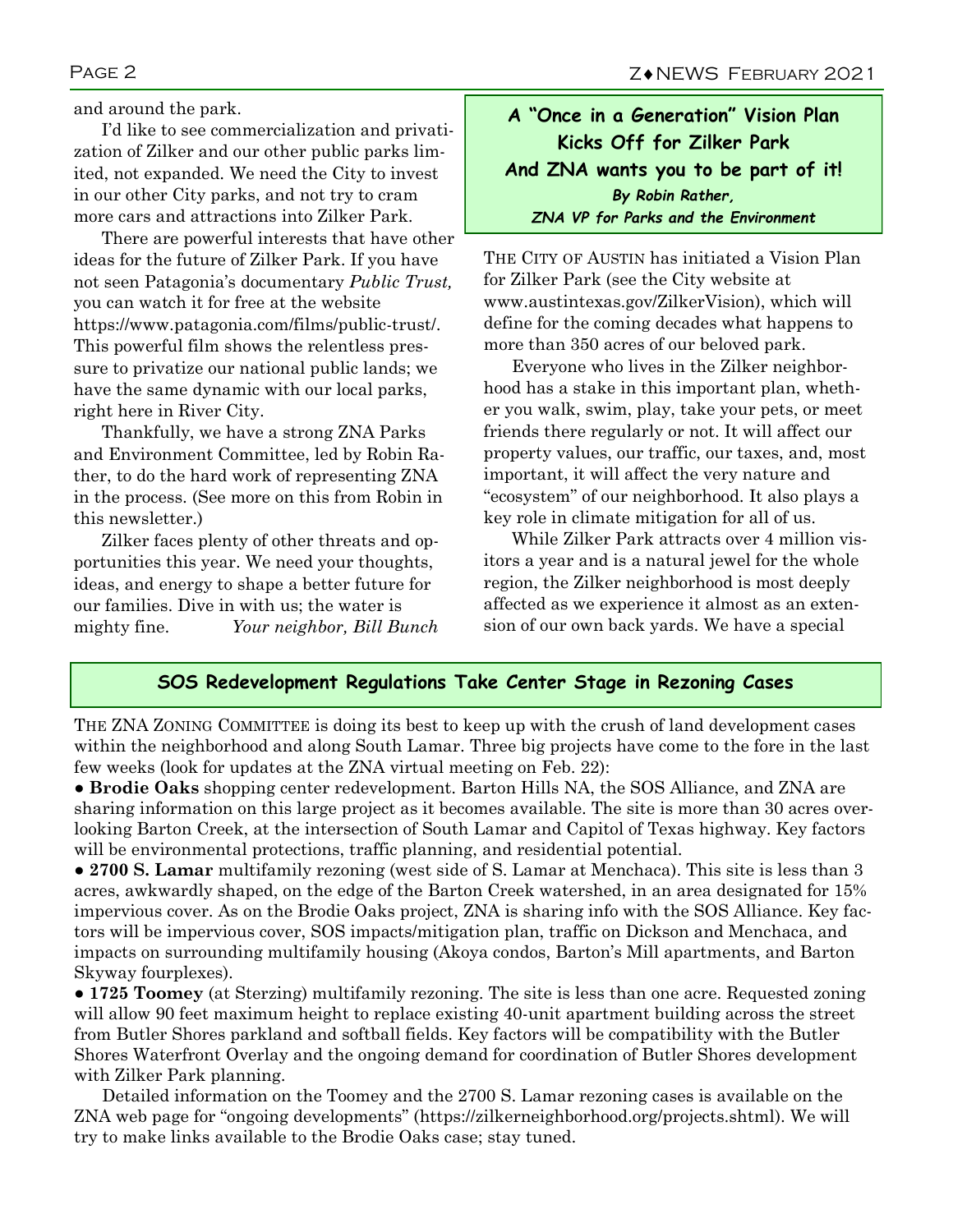responsibility to each other and to the whole Austin community to make this Vision Plan the best it can possibly be for all concerned.

As you may know, ZNA has been closely involved in the pre-planning stages. Members of ZNA have participated in the Zilker Park Working Group for many months already. (See zilkerneighborhood.org/zpwg.shtml.)

How can more of us get involved now that the Vision Plan is starting?

● First, we encourage everyone to take the City's survey at [https://publicinput.com/Zilker](https://publicinput.com/ZilkerVision)  [Vision.](https://publicinput.com/ZilkerVision)

● Also, ZNA's 2021 Parks and Environment Committee is up and rolling, and we invite you to email parks-env@zilkerneighborhood.org if you are interested in joining us.

● The plan calls for a citywide community engagement process, and ZNA intends to be an active participant. The ZNA Parks Committee will keep you posted as details about that are unveiled. Watch the home page of the ZNA website at zilkerneighborhood.org.

The City has selected the Design Workshop, a renowned consulting firm, to work on the plan. David Baker, a longtime friend of ZNA and the executive director of the Wimberley Valley Watershed Association, gives Design Workshop very high marks for its work at Blue Hole Regional Park a few years back. We are grateful for the chance to work with Design Workshop and hopeful that this process can be a very positive one.

To understand more specifically what this Vision Plan will include, the following list outlines some of the outcomes listed in the Plan's RFP (Request For Proposal) scope:

• Enhanced facilities and programs, including a proposed new Visitor Center, restrooms, and picnic tables.

• Plans for the historic cultural and environmental features, wayfinding, and accessibility

● Balancing the recreational needs with regulations for key watersheds

• A major focus on transportation planning,

### **ZNA Holiday Families Program Comes Through, Despite Pandemic**

Every year a couple dozen kids wake up to a brighter Christmas morning, thanks to the dedication and generosity of more than 100 Zilker neighbors. Again in 2020, despite the pandemic, ZNA's Holiday Family Program was a resounding success! Each year our team of Zilker Elves organizes donations, shopping, wrapping, and delivery for several families nominated by the school counselor at Zilker Elementary. For Christmas 2020, we donated \$5,299.68 worth of gifts to ten families. Our program coordinator, Harmony Grogan, pulls together a fantastic effort to get everything under the tree early on Christmas week. Most of all, thank you to the numerous neighbors who volunteer time and donate money to help make this possible. They are listed on the ZNA website at zilkerneighborhood.org/holiday-familiesprogram.shtml, where neighbors may donate to the program throughout the year. Thank you to everyone who has supported this program over the last 20 years!

*Please note, donations are not deductible for federal income tax purposes as charitable contributions because ZNA is not organized as a 501(c)(3) non-profit.*

including the potential expansion of MoPac (which, by the way, ZNA has firmly opposed for years)

- Bike routes and multimodal elements
- New trails
- Redesign and phase out of existing parking

● Funding and business management of the park to find new sources of revenue and partnering.

What is not listed in the scope is any real mention of climate mitigation, which is of course of keen interest to many ZNA members.

ZNA wants to hear from you about this new plan. What else are you interested in? What is your vision of how the park can evolve in the near future for your family, your kids, and your friends? Contact parks-env@zilkerneighborhood. org with ideas, questions, and comments.